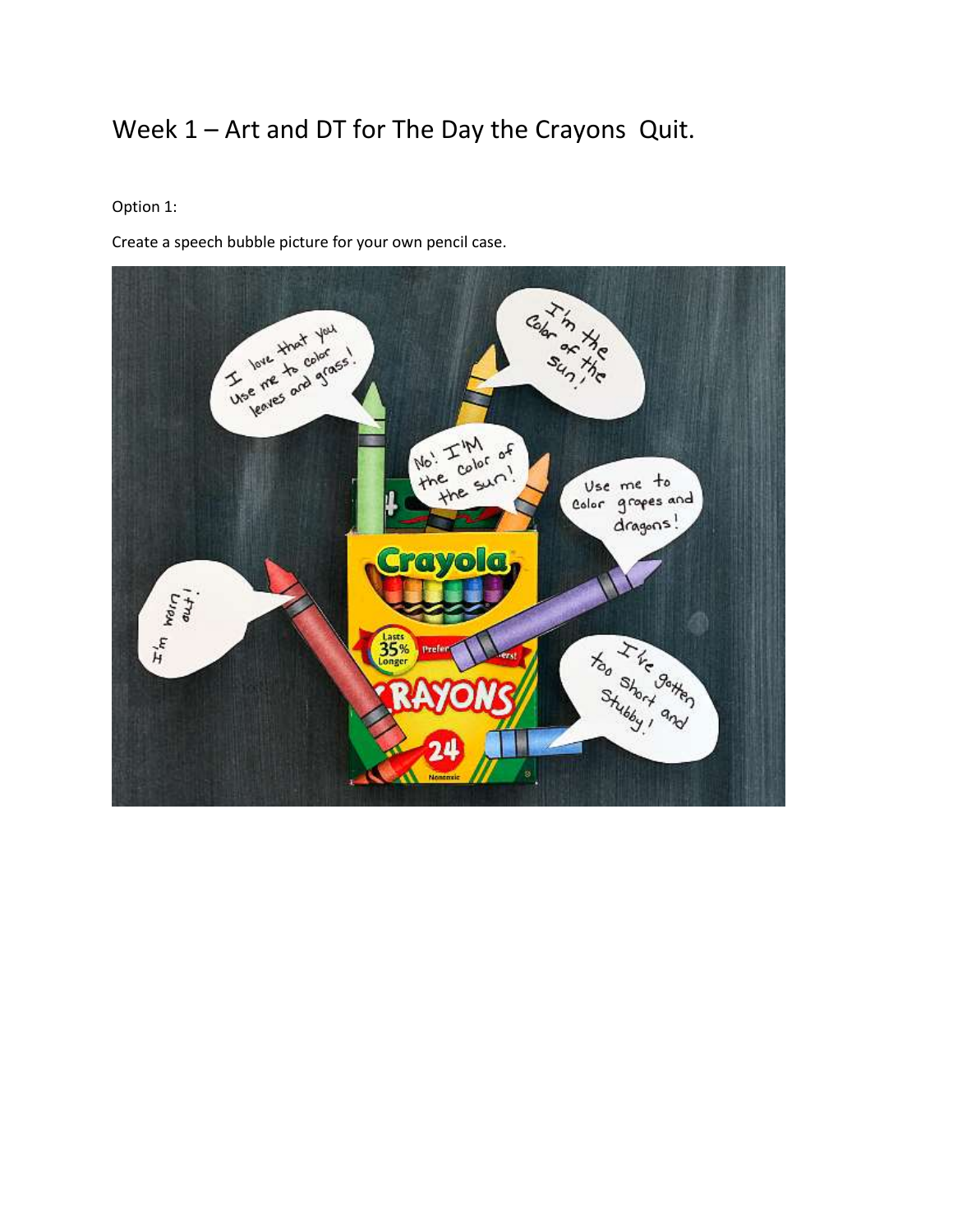#### Option 2:

Create finger puppets of your stationary items and present you letters as a role play for your family.

## Making a Paper Finger Puppet

To make a paper finger puppet, you will need paper, a pencil, scissors, ruler, blue tack/glue and colouring materials.



### **1. Draw your character on a piece of paper.**

Draw you stationary item or yourself if you are convincing them to return. The character should be at least as long as your finger and twice as wide. Please also leave enough space on both the left and right hand side of your character (3 cm).



# **2. Colour in your character and add in any details.**

This is the fun part, colour in your character and add in any finishing details. You can use any colouring materials you like.



**3. Turn your character into a finger puppet.**